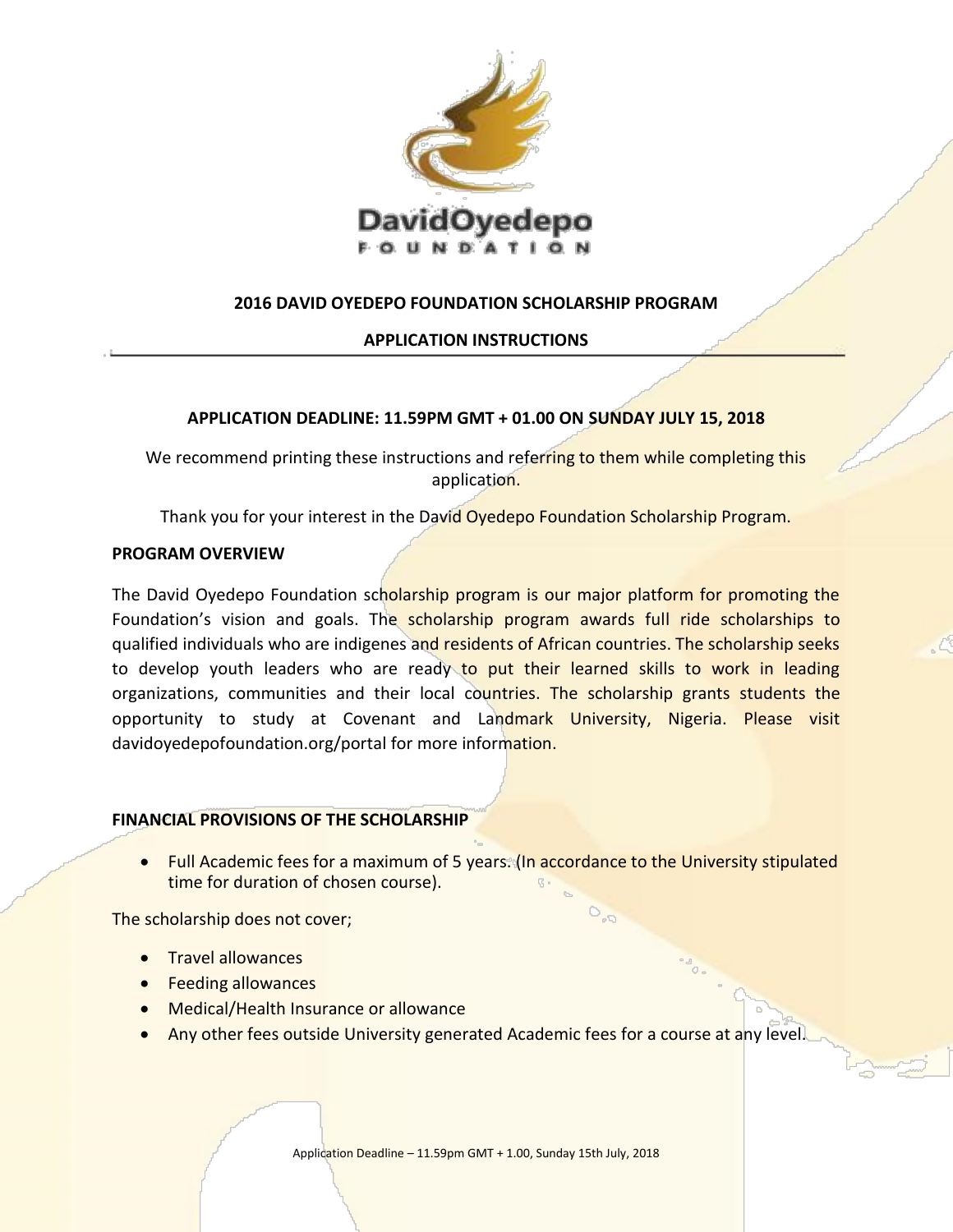## 2

# **ELIGIBILITY REQUIREMENTS**

The David Oyedepo Foundation Scholarship program is open to Young Africans who meet the following criteria:

- Are citizens and permanent residents of any African Nation
- Are between the ages of 18 and 25 at the time of application submission
- Are eligible to receive a Nigerian student visa
- Are proficient in reading, writing and speaking English
- Have a record of exceptional performance at the secondary school level which is benchmarked by:
	- **1. At least 20 points above JAMB cut off points (for Nigerians only)**
	- **2. 80% recorded average or 4.0GPA/5.0 in Secondary/High School Transcript**
	- **3. Already have begun admission applications to Covenant or Landmark University**

**Note: The application for the scholarship does not guarantee admission to the specified Universities; all admission to the University is to be secured independently by going through the University's admission process. Hence, award of the scholarship is CONDITIONAL on University admission.**

Applicants not meeting the above technical eligibility requirements will not be forwarded to the selection committee.

| June 6, 2018  | <b>Applications Open</b>                                                             |
|---------------|--------------------------------------------------------------------------------------|
| July 15, 2018 | <b>Application Closes</b>                                                            |
| July, 2018    | Finalisation of finalists applicants and contact of same                             |
|               | August – September 2018   Resumption of Scholars in Covenant and Landmark University |

## **DAVID OYEDEPO FOUNDATION APPLICATION PROCESS TIMELINE**

## **SELECTION PROCESS AND CRITERIA**

The David Oyedepo Foundation Scholarship Program selection process is a need dependent, merit based open competition. After the deadline, all eligible applications will be reviewed by a selection panel. Following this review, chosen finalists will be interviewed by the David Oyedepo Foundation team, through an online video conferencing platform. If advanced to the final round, applicant must provide;

- Proof of application to Covenant or Landmark University
- Proof of citizenship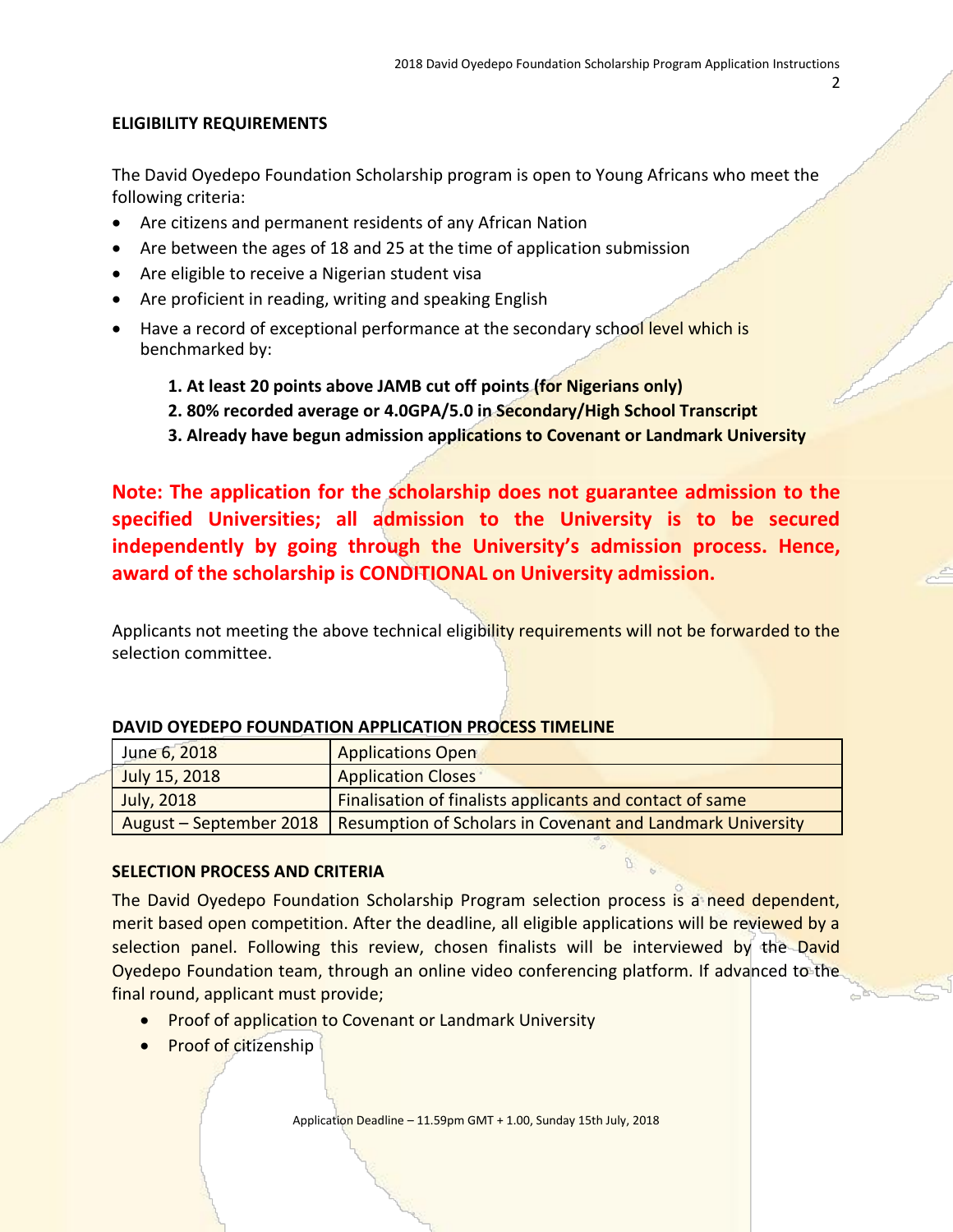All original copies of documents uploaded during application.

Selection panels will use the following criteria to evaluate applications (not in order of importance):

- A proven record of superior scholastic ability
- Displayed financial need
- Outstanding character
- A proven record of leadership and community involvement
- A commitment to influence home community with skills learned

### **GENERAL APPLICATION TIPS**

- The David Oyedepo Foundation uses an internet based application system. You will need to access a computer and internet to apply. You would also need a scanner in order to upload required documents.
- You do not have to finish your application in one session. You may save your work and return to complete your application as many times as necessary. You must, however, not leave your application untouched for up to 30 days or your account would be deleted.
- You must submit your completed application by the deadline, however you are encouraged to submit before the deadline as no deadline extensions would be provided.
- Answer all questions on the application in English and all documents to be uploaded MUST be translated in English.
- All answers in the application, including written responses to essays must be your own original work.
- Only applicants who complete this application will be considered. Applications and information submitted through email or other means will **NOT** be considered.

### **ONLINE APPLICATION SECTIONS**

### **General/Contact Information Section**

- Provide general information in specified formats within the application form
- You will be required to provide documentation verifying age, and country of citizenship for eligibility if you are selected at the interview stage
- **.** Information filled in Parent/Guardian section should be for **BIOLOGICAL** parents or **LEGAL** guardians
- The contact information you provide will be used to reach you during the application and selection process. Please provide accurate addresses, phone numbers, and email addresses that you use and check on a regular basis.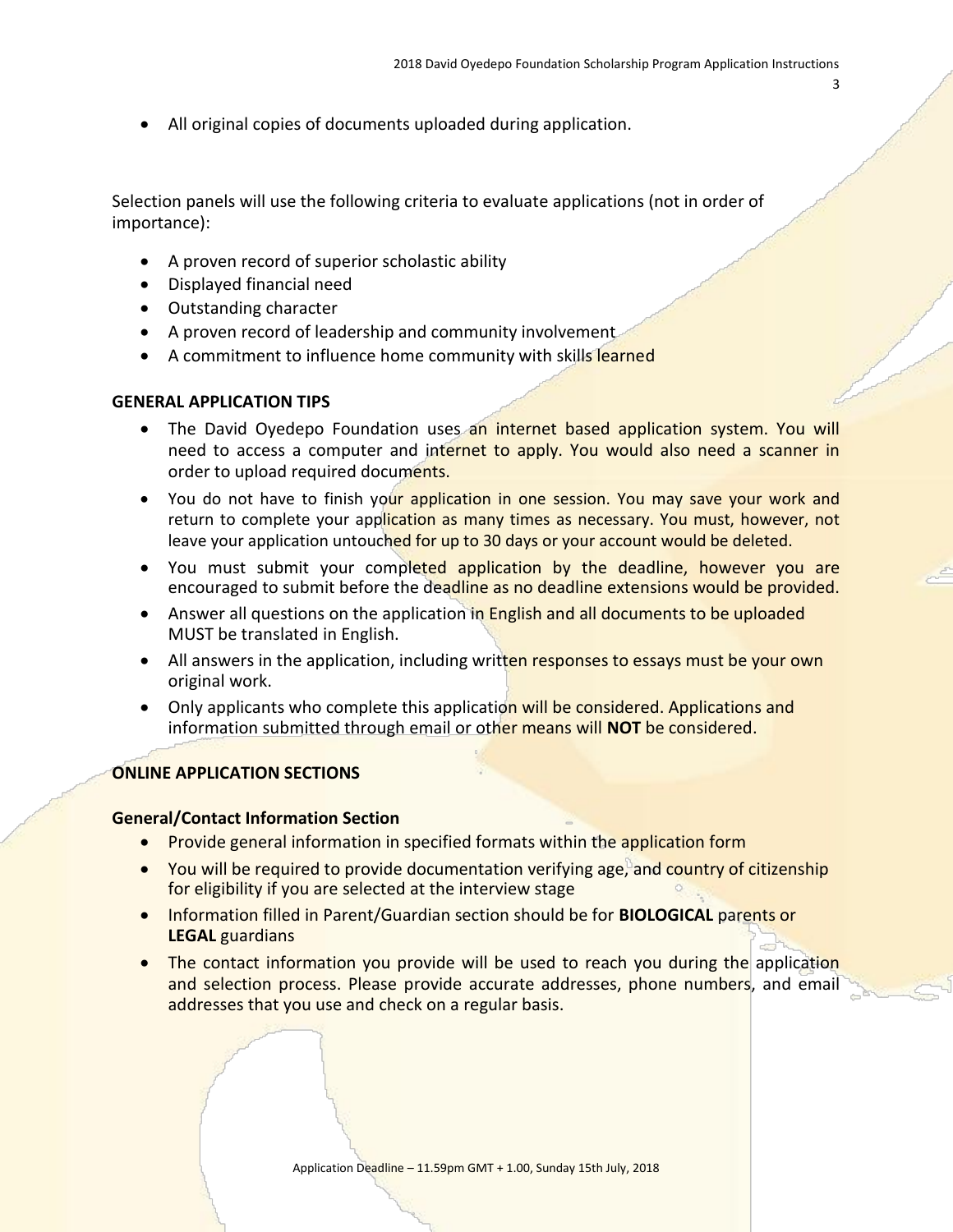#### **Education Section**

- 1. Insert Primary School Name, Certificate obtained e.g. (primary school leaving certificate etc.), duration (mm/yy - mm/yy format), and the year of graduation. Indicate nil if you did not complete education at the school indicated.
	- o Add New for multiple schools attended at primary/basic level
- 2. Insert Secondary/High School Name, Certificate obtained e.g. (junior/senior school leaving certificate, High school diploma etc.), Duration (mm/yy - mm/yy format), and the year of graduation. Indicate nil if you did not complete your education at the school indicated.
	- o Add New for multiple schools attended at secondary level until graduation.
- 3. Insert Post-Secondary Institution Name (e.g. A'level, Technical college, University), Certificate obtained e.g. (A levels, BSc, Diploma etc.), Duration (mm/yy - mm/yy format), and the year of graduation. Indicate nil if you did not complete your education at the school indicated.
- 4. Insert proposed University of Study and proposed course of study. Remember that the David Oyedepo Foundation Scholarship Program is specific at this time to only Covenant and Landmark University. It is also course specific; hence you would have the option of only choosing from the available options.
- 5. For the exam results section, the name of the Nationally Recognized O'level exams should be inserted including the date the exam was taken. (This exam varies for different countries).
	- o All subjects taken should be captures in the exam results section along with corresponding grades
	- o Combination of two different certificate exams is not permitted
	- o JAMB result is specific to ONLY Nigerian Applicants. All Nigerian applicants must insert JAMB result for application to be considered

#### **Recommendation Section**

- **Insert personal information and contact details for an Academic referee (i.e. academic** staff who is aware of your academic progress and other school related affairs). Note: A letter of recommendation from this individual need to be uploaded in the 'upload credentials' section of the application.
- **Insert personal information and contact details for a Religious Referee (i.e. a cleric who** is aware of your spiritual progress and other personal and character related affairs). Note: A letter of recommendation from this individual need to be uploaded in the uploads section of the application.
- **Note that parents or guardians CANNOT to be listed as referees.**